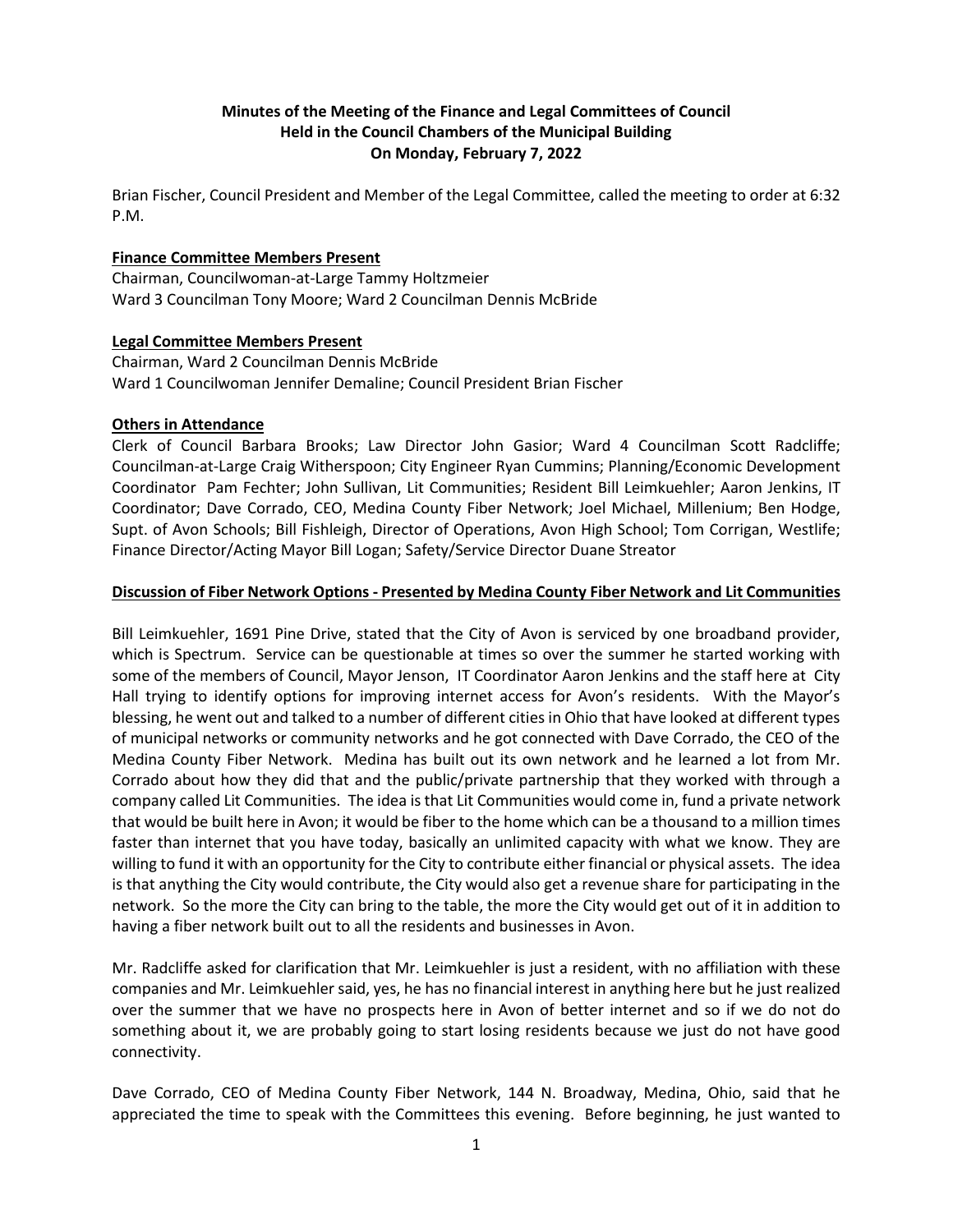give them two terms that can be very confusing at times: "Medina County Fiber Network" is a reference to the network which he has managed for the last nine years. It is a 150-mile county-wide network that was built specifically for medium to large size businesses. Later they will hear John Sullivan from Lit Communities talk about "Medina Fiber". Medina Fiber is the name of Lit Communities doing business as Medina Fiber in Medina County. Although they (Medina County Fiber Network and Medina Fiber) are two separate companies, they have come together in a public/private partnership for Lit Communities to handle the investment and bill off from the network of Medina County Fiber Network to handle small business and residential.

Mr. Corrado said that he was going to touch on just how Medina County Fiber Network plays into Lit Communities and Medina Fiber but the gist of the entire presentation tonight will really be on Lit Communities. And you can call them any name you want as they come into your area; what they will normally do is to set up an LLC and take a name that makes sense to your geography. So there are two separate entities, one a community network owned by Medina County Port Authority, and the other a private entity that has put together a public/private partnership.

Mr. Corrado stated that in December, 2010, Medina County Port Authority floated approximately \$15 million dollars in bonds to build an entire backbone network structure of 151 miles throughout Medina County. The drive behind it was twofold: one was to bring choices to businesses and eventually to residents. Before the network came onboard, it was strictly commercial and there were only a couple of carriers. The second piece in the economic development was not only the attraction of businesses into Medina County but it was to keep businesses that were looking elsewhere because they were unable to connect around the world as we are in a global economy today. In the last five years we have done about \$1 billion dollars of economic development in Medina County. \$615 million of that economic development has been in the form of companies who use Medina County Fiber Network and have added to their companies, generating about 2,000-3,000 more jobs and building out their existing asset structure. So we definitely are seeing what we wanted to see and from the point of having choice, think of us as a large railroad and we are the tracks; instead of us selling internet and voice under our own names, we have what is called an "open architecture" where we have 14 carriers that connect to our networks at various points of the network and we are actually selling Medina Fiber's internet, voice, and data center services to the ATT &Ts, the Crown Castles, and the First Coms, and we invoice the carrier for that. That is an open architecture network but it is going to be a little different on the residential side. So those are the two things that we wanted to get to in Medina County. We have about 250 large customers but four years ago, we said we really needed to start looking at residential and small businesses. There are roughly 5,000 small businesses of less than five employees in Medina County

Mr. Corrado said that he wanted to give them a quick chronology because when he is presenting around the State, many times people will say they have heard about the early years of Medina County Fiber, that the County was paying the bonds and the network was not. Well, there was one big challenge Medina County did before he arrived; they built out the entire network and then started selling it rather than building in what are called "fiberhoods" like Medina Fiber does, which is to bring the revenue on and then go to the next one and the next one, etc. So what happens when you take the \$15 million dollars out  $$ you capitalize the interest for maybe the first year and then you have the \$1.2 million dollar a year bond payment. And companies take time to get going so if the network cannot pay for any of the bond debt the County is the backstop and that is how the bonds were sold. The Port Authority owns the network, the County is the financial backstop, and the bonds sold were based on their rating. Now of course the newspapers like to make a big thing out of this and say that the bonds built this network and it is not even happening here. The company that was running the network made no effort in adding more carriers, there was slow growth, and they did not manage it like a community network. You cannot have a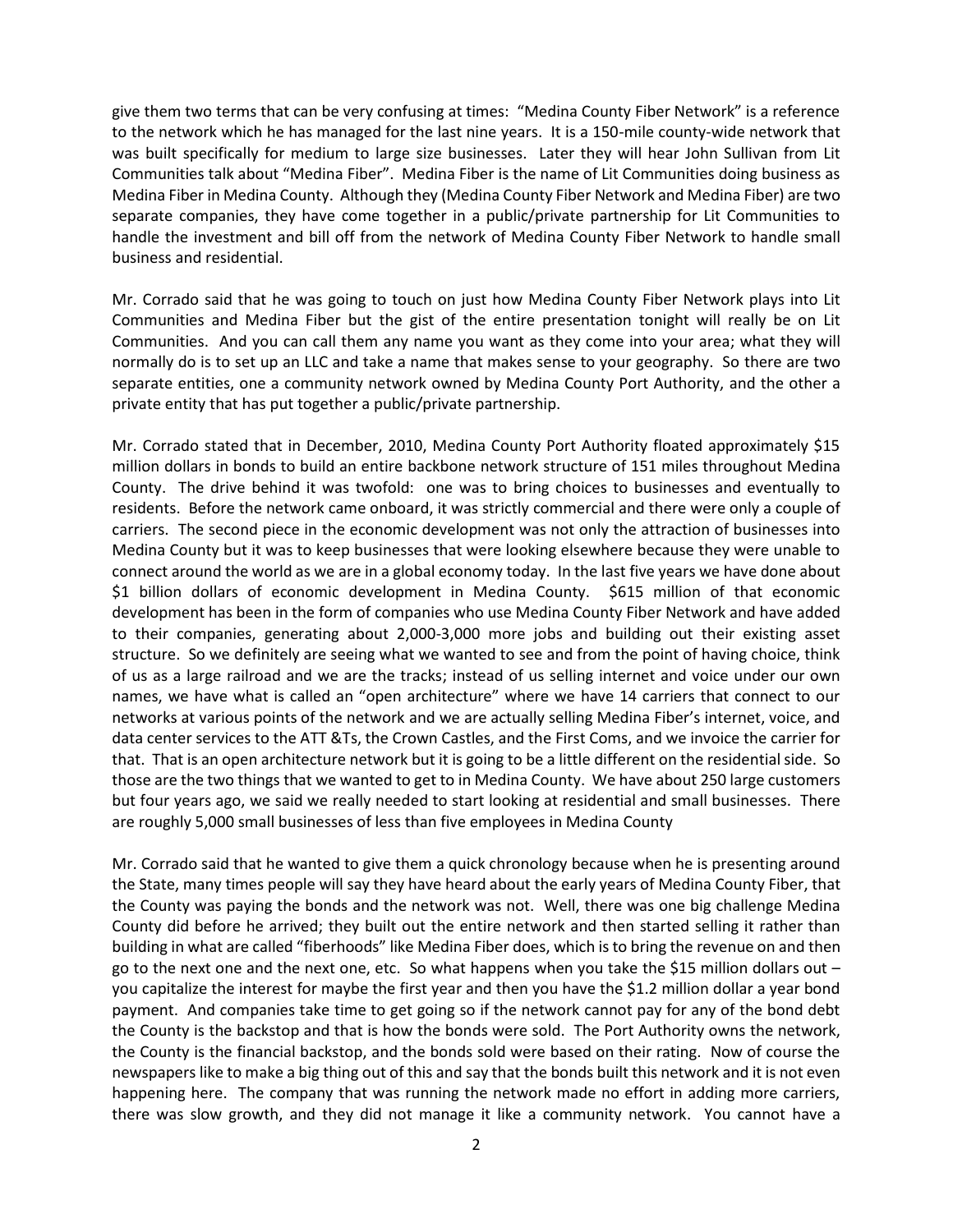commercial carrier that is not specialized in community networks running that network for you. So in 2014, when Mr. Corrado arrived, they turned everything around, they rebuilt parts of the network but most importantly, they started to bring in more carriers with more services and choices and that is when they started to look into the residential and small business. They knew they were missing a piece at that point. And just for the record, the County money does receive interest so any money that is used by the County for the bond debt is kept in our financials, they are paid interest every year on it but interest accumulates so they are getting a pretty good return if you are looking at a fixed annuity so the money is not lost. It was not taxable income that was used from any proceeds from the citizens; it was all from revenue-based instruments that were non-taxed instruments. Today with 250 medium to large-size customers, we are the largest network in the County. When we have a company come in, say from France, one of the top three questions is, do you have a community network and how many different carriers can you get us for diversity? So we have gone from basically not being part of conversations of economic development to being in the first conversations for economic development.

Mr. Corrado said, so that is sort of the background and he thought that the last thing he should answer is why he was helping to present for Lit Communities. Part of the public/private partnership, as Mr. Leimkuehler alluded to, is that you can put money into the project or you can put assets into the project if you have a network that you would want to leverage. In their case, they pledged fiber and then they gave a grace period for 18 months for Lit Communities, dba Medina Fiber, to get going, to get revenue coming up, etc. The third piece, too, is that you can help out with public marketing and government advocacy and that is what he is doing.

Mr. Fischer asked if this is something that will go forward, how long would this take and what is the process of putting it in? Mr. Corrado said that the time frame usually starts when contracts are completed between the City and Lit Communities. They are doing two American Rescue Plan Act projects in Medina County and there are roughly 6,500 homes in the two areas. The geography is probably 20% larger than Avon and it has been scheduled as a 24-month project. The network assessment is what will get the exact details of the project and the timing all depends on the scope.

Mr. Radcliffe asked if Mr. Corrado had had any discussion with Lorain County and Mr. Corrado said that actually Lorain County contacted him about five years ago. He said that coming from Medina County, they have four rural electrics and Lorain/Medina Rural Electric has about 4,500 homes in the western part of Medina County. We are working with them in a three-way partnership where it is going to be a community network, a rural electric, and a privately owned Lit Communities. We are also speaking with Sandusky where the whole area up around the amusement park and those borders are also up for ARPA money so the plan would be to come from Medina straight up to Sandusky, float back along the coast, come down through Avon and then back down to Medina through that area.

Mr. Moore noted that he had talked with Mr. Corrado in the summer and he asked if all the residential homes in Medina were on this fiber now. Mr. Corrado said, no, they had just begun seven months ago; they have built roughly 3,500 homes but we will be building closer to 60,000 homes over the next three to five years. Mr. Moore asked if they were doing service underground and Mr. Corrado said that they follow the utility right-of-way so if a development is underground then it goes from the street utility rightof-way to the house underground. If it is aerial, then they follow aerial. Mr. Moore then asked if all the businesses are now on the fiber and Mr. Corrado said that they have about 8,000 businesses and of the medium to large employers, they now have 8 of the 10 largest employers on the ring and about 225 of the largest businesses. They have just signed up 8 small businesses which are on the Medina Fiber ring that they are using for residential and small businesses. Mr. Moore asked who is doing the service for it; is it handled by Medina County Fiber Network or by Lit Communities? Mr. Corrado said that is a good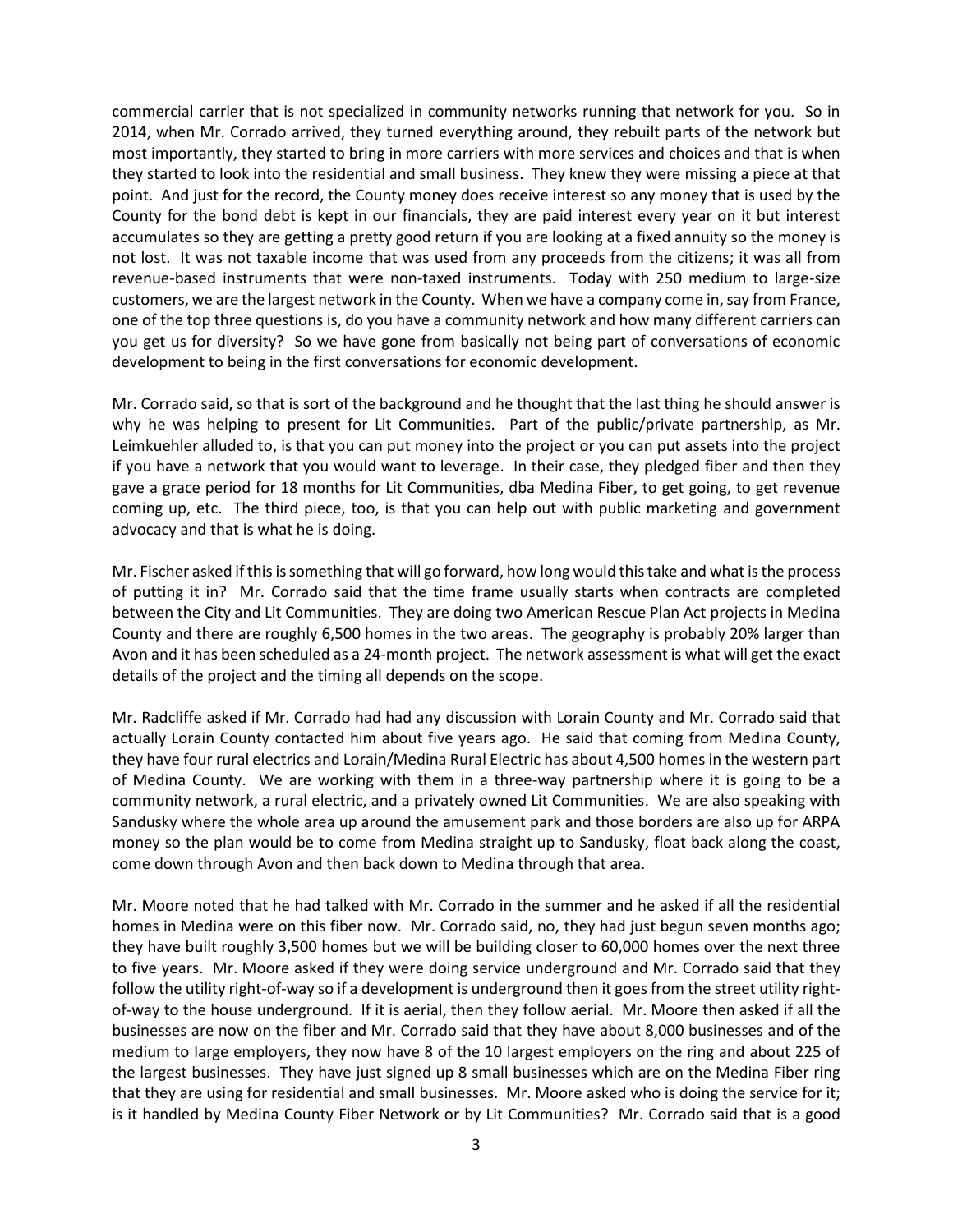question because they do have two different networks and with larger customers the day to day support is a lot different than with the resident or small business. The reason that the name, Medina Fiber, was chosen was to do a dual branding campaign between Medina County Fiber Network and Medina Fiber and to bring an economy to scale for billing, operations, fiber maintenance, etc. so today he has his own crews and Medina Fiber has their own crews. In three to five years, they hope to bring that all together to just one company.

Mr. Moore asked about the speeds and the cost for the residential and Mr. Corrado said that Mr. Sullivan will address all that but he would give the low one. The lowest one is 250 meg up by 250 meg down for \$49.99/month and that can run a small business easily.

John Sullivan, Lit Communities, 3500 Blue Lake Drive, Suite 225, Birmingham, Alabama, thanked the Committees for giving him the opportunity to speak here. He stated that Lit Communities builds fiber networks and it is all about that private/public partnership that Mr. Corrado mentioned earlier. What they are really about is serving under-served communities beyond the definition right now that the FCC has because they do not look at it as just small pockets here and there. They know every community has small pockets of unserved and under-served but another way that communities are under-served is through competition so they might be locked into a single carrier and it sounds like that is one of the potential problems here in Avon. What they really focus on is trying to find ways to work with these communities to develop fiber networks by looking at an alternative way to one that has traditionally been done by incumbent carriers. Right now in most communities, any fiber or cable provider can come in, access the right-of-way, do the permitting process, and what happens is they tend to go for just the density. They go just for what they can justify to their shareholders or CEO, etc. They have metrics that they need to work with and those metrics and drivers are very different than those of a community itself.

Mr. Sullivan stated that, as a community, you are interested in economic development and in keeping your residents here. You have very different motivations and what that has led to is communities that have not been able to have choice and/or they have large underserved pockets that could otherwise be served through getting creative. And he will talk a little more in a bit about how they get creative and it is really about partnering with the community. As Mr. Corrado mentioned, they do have investors that they work with to come in and those contributions do not need to be financial. Every community needs fiber and sometimes it is just about getting creative to do that. And so they were formed with that in mind. Lit Communities is an "open application" network, which is really thinking beyond internet because there are all sorts of things now that require the internet and what they are building towards are networks that are taking into consideration not just the connectivity to do school and work from home, which is a very fundamental and first step, but also looking and becoming a part of those communities to help them serve their 5 – 10 year strategic plans and help to understand how having access to high speed broadband can help them do that. Lit Communities was founded in 2019 but their team is made up of folks that have been working together for years and we came together to serve this need and so we are experienced in building networks, servicing customers and this is where we add to the gap between those who are looking to invest dollars and communities like Avon which is potentially looking for more options in their community.

Mr. Sullivan said that the motto of Lit Communities is, "it is always feasible" and we look at it as three steps. The first step is the key step and it is one of their key differentiators, which is making the plan. One of the most important parts of building an efficient network that actually serves and meets the needs of the community is building a community action plan. That happens through our community investment process and it really about learning what is unique in your community, the unique challenges, the unique needs. The traditional model worked very well for internet service providers for decades but we are at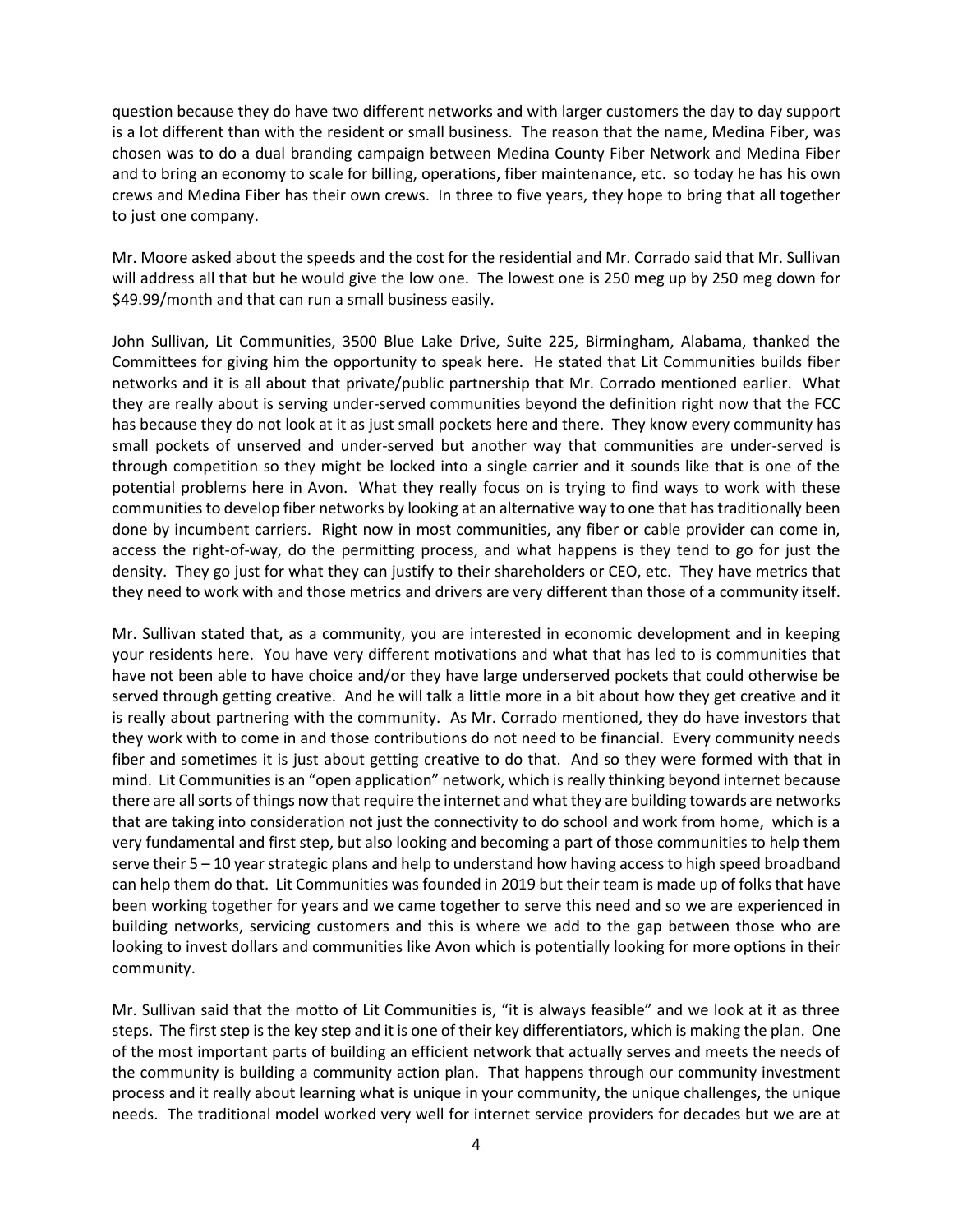the point where we need to finish and fill in all the gaps as well as offer competition so residents are not forced into a corner. There are options available, it is just about how to get creative and make those options work for your community and so the first thing that we do is a community assessment process which starts with looking at what has been done to date. Have you sought any sort of State or Federal funds, do you own any assets, do have some sort of community network, do you have your anchor institutions on some sort of small network, what are the plans of your educational system, what are the relationships between the businesses, the various entities, the various divisions of government, etc. So it is really about coming in and looking at what is there, what are the desires of the community, and then coming up with a plan that involves the community. Again, this is where we are different from what was traditionally done; the community has a part in the process and a voice in that process. So after we come up with that plan together, then we build the network and a big part of building that network is helping connect with financial partners and make that investment work both for our investors and also for the communities and that involves helping to create income or revenue for your community. The third step is dealing with the ISP, the internet service provider.

Mr. Sullivan said before he goes further, he just wanted to point out some of the things about "last mile impact". They are the ones connecting all the small businesses and homes off from the network and he was sure they knew some of the value of having last mile network, especially in the advent of the pandemic, with people working from home and students doing school from home. Download speeds and upload speeds have become much more important and that is exactly why all of the American Rescue Plan money has this symmetrical speed built in. Symmetrical speed means that your download and upload speeds are consistent and the same and that is something that has been a challenge. Part of what the federal government realized is that we need to scale to the future and build solutions. Bridging the digital divide in your community, offering more access, affordability, and more options is a way to attract new residents. Not only that but having high speed broadband increases the value of homes and is a way of attracting new businesses and another part of this is, it is not just work from home and doing school from home, but also aging in place and the ability to have telemedicine and health care, the quality of life that brings for someone to be able to visit their doctor via the internet and that is something that is only possible if you have high speed broadband to do that.

Mr. Sullivan continued by saying, so Lit Communities is the parent company and because we are very focused on the communities that we are part of, it is really about integrating into these communities to the point where we hire within the communities. In Medina, anybody who is answering the phones is all based right there in the County; they understand the geography, the neighborhood, the people that call in, the mentality; there is no disconnect. We realize that in order to fully integrate yourself into a community, you cannot just brand yourself for the community but you have to have presence in the community as well as hiring people from the community, which helps bring economic development to the community itself so we actually like to be part of those communities.

Mr. Sullivan stated, a little more about Media Fiber itself, we are around \$60 million in costs, 450 miles of fiber, and we have been working on this for quite some time officially. We got all the financing, etc. figured out just last year and connected our first residents in September of last year. The network will be about a 48-month total build and we are hoping to expand into adjacent and surrounding communities and leverage what we have already been doing there to make it even more economical by having this local expertise to help grow and develop into other markets. As Mr. Corrado said, our minimum package is 250 by 250, which just to give you an idea, the current definition of high speed broadband is 25/3, so we are significantly higher in speed there at comparable cost. Also to give you an idea, the American Rescue Plan Act is asking for 100 x 100 so we are more than twice what the federal government is requiring.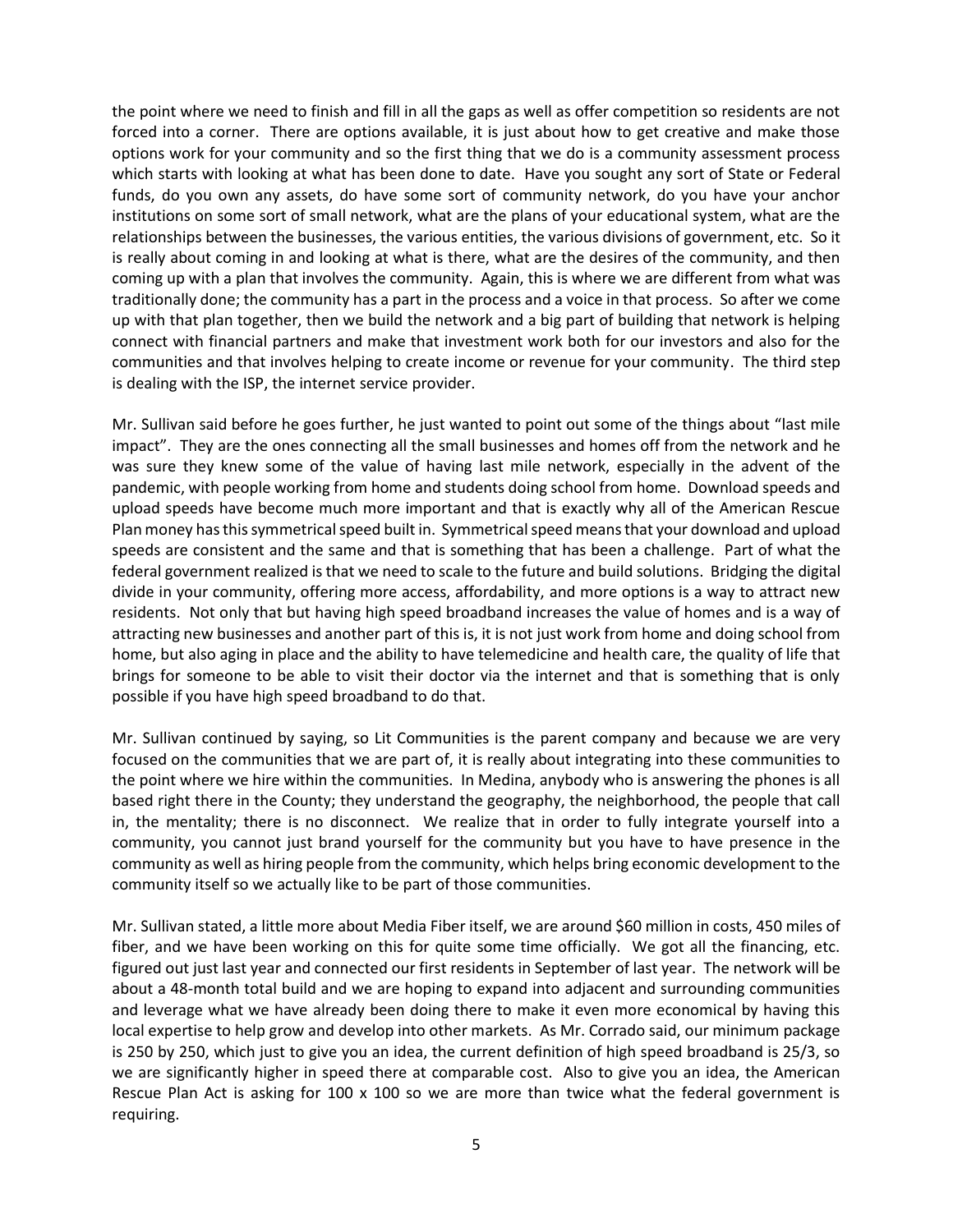Mr. Sullivan said that Mr. Corrado went over the history of Medina County Fiber Network but what he wanted to reiterate is that they formally formed a partnership in 2017 and created Medina Fiber, the entity to serve last mile customers and small businesses off from Medina County Fiber Network. Since March of 2021, we have crossed nearly 4,000 households between Seville, Westfield Center, Montville and Medina. The majority of those being in Seville and Westfield Center. We opened our first demonstration center in Seville, which is our experience center where residents can come and learn about high speed broadband. We also host weekly streaming classes, we have a deal with a local hospital system to offer telehealth services and we will offer classes about how to do telehealth. It is really about helping the community understand what the benefits of high speed broadband are and how they can use it.

Mr. Sullivan said that the networks can be branded however a community wants. This could be on a neighborhood homeowner association level, a city level, a county level, whatever makes the most sense because in every community there is a sort of a logical division where you know best in your community and that is a part of the process and even though it is branded local, it is backed by Lit Communities, backed by our expertise and our investors. This is to emphasize how community-focused we are. When you have members of the community that know it is about the community and it is not just working for a faceless, nameless corporation but it is the ability to develop that with your community, we believe that it allows us to connect better with the community and eventually when we come into your community it is our community as well because we have our skin in the game as members of the community.

Mr. Sullivan said that he brought Joel Michael from Millenium tonight, who is their partner and runs their warehouse operations in Medina. As you can imagine, a big part of building a fiber network these days is being able to get the materials when you need them and making sure that these operations go smoothly because there are networks like this being built all over the country. Although we are experts in building and creating these networks we realized it was wise to go to a partner like Millenium where all they do is get materials and make sure that they can stage these materials properly.

Joel Michael of Millenium, stated that he is a resident of Avon Lake and said again that they are partners with Lit Communities and Media Fiber. He said that they are a broadband resource group and from their inception, they are materials providers. That is still their bread and butter, although they have a lot of other offerings now. A picture was displayed of the 10-acre lot on the corner of Jaycox Road and Mills Road, which Millenium purchased in 2021, long before any of these discussions came about, Mr. Michael said. He noted that they have sixteen warehouses across the United States and are adding five this year, and are planning on being here in Avon regardless. Mr. Michael said that he is often brought along to these presentations because materials are at the top of mind for any kind of project like this. If anyone has any direct questions about materials or materials concerns, he would be happy to answer those.

Mrs. Holtzmeier said Mr. Sullivan had mentioned Seville and asked him if they had a relationship right now with Westfield and their data center and their operations center. Mr. Sullivan said that they have talked to them although that is not their main data center. Mr. Corrado asked Mrs. Holtzmeier if she was talking about the data center of Westfield Insurance and Mrs. Holtzmeier said, yes, and their move to Seville. Mr. Corrado said that Westfield Bank moved to Seville; Westfield Insurance is still in the village of Westfield Center and they are on the network of Medina County Fiber Network Enterprise services.

Mrs. Holtzmeier stated that she wanted to talk about the financial piece of this project, particularly the pledge that Mr. Corrado had mentioned for fiber that Medina County Fiber Network has provided to the communities. She wanted more information from him about that pledge. Mr. Corrado said, in their situation, they already had a rather large bond debt and the County Port Authority was not interested in obtaining additional debt for doing the residential on their own so what we had was an asset that could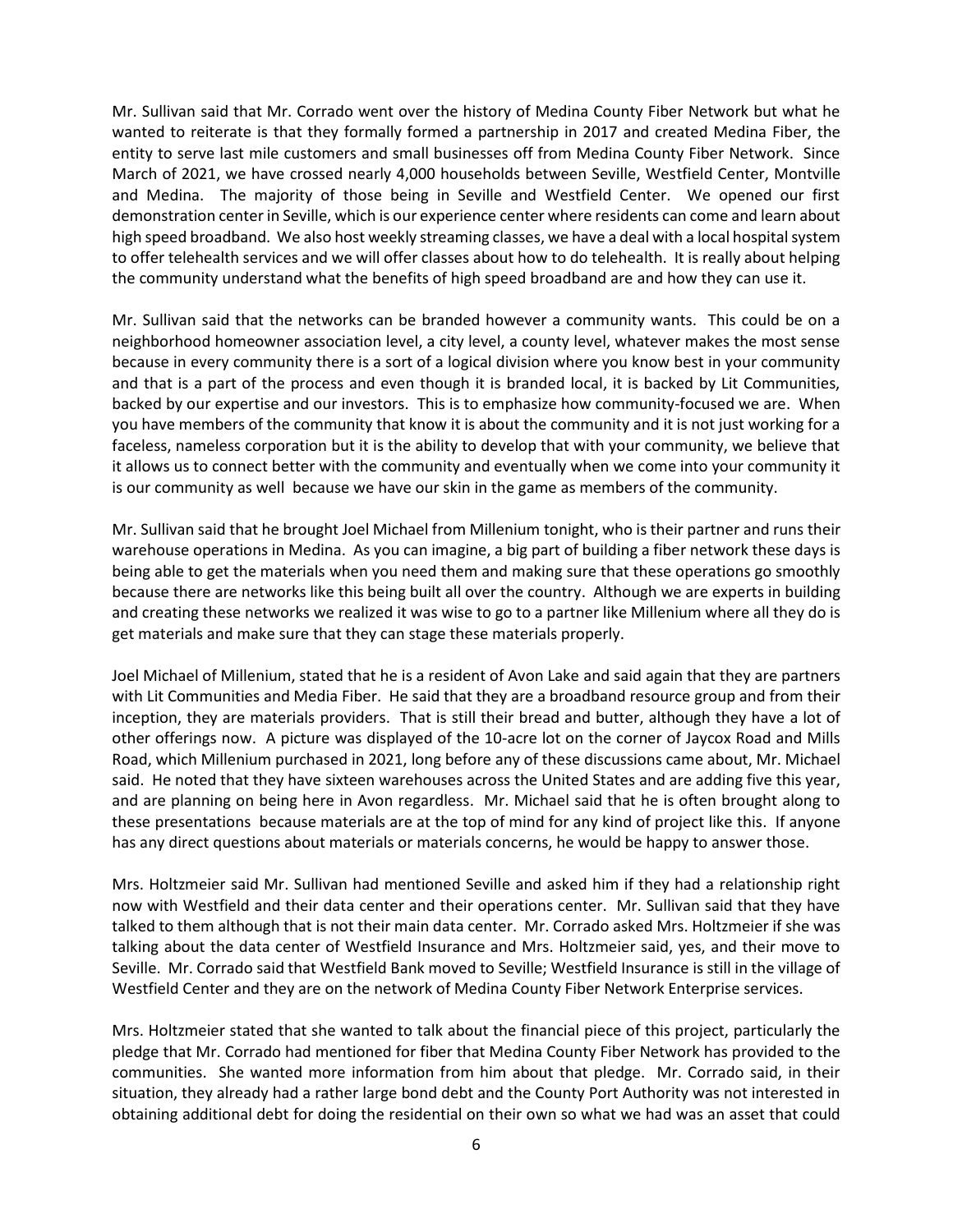be leveraged. We are fiber rich; we built a very large backbone with plenty of overcapacity fiber. In these cases you lease what is called an IRU, an indefeasible right of usage, to a carrier for 20 or 30 years and normally the dollar amount is paid up front but you can also have it on monthly or annual payments. We did not want to go that route because as we looked at it, we thought that that opened up possible competitive situations. Instead what we did was we said we will give you x number of fibers all the way around the ring to connect your fiberhoods and what we would like is a certain dollar amount per home that you connect and again, we will give you an 18-month period before we start collecting any revenue. In this way, we are still marketing and selling to the large enterprise companies. If we come across a small company, we put it in the data base and then we get with the Medina Fiber team and vice versa. If they are building past a large company that is in 1,000 ft. of our backbone and they happen to establish a relationship with that company, then they send it over to us. So we leveraged that asset. In addition to fiber we also had some community buildings for what are known as access nodes. Think of access nodes as gas stations for taking the laser or light that is going around the network. These access nodes basically give the light a boost. We also pledged some locations that were County buildings and worked with some other places like Hinckley Fire Dept. or Hinckley Police Dept. which have 24-hour access with generator backup and again, part of the County's pledges so there are many different types of assets that you can leverage toward the project.

Mrs. Holtzmeier asked, and in the example for Lit Communities, what would be the dollar value of those points that you pledged for them? Mr. Corrado said that if you were looking strictly at just the fiber, the IRU for the fibers we are using in our area would be worth between \$5 and \$7 million, and again, the intangibles are hard to put a value on today. Mrs. Holtzmeier said, and lastly, when he was talking about his work with the rural electric cooperatives that put forth a vision to her that he does work in tandem with his partners and within that, she wanted to ask him about the capitalization requirements. For the City or another entity to come in, what are we really talking about from a financing perspective to be that capitalized partner? Mr. Corrado asked, for Medina Fiber's investment? Mrs. Holtzmeier said, both for Medina Fiber and ourselves. Mr. Corrado said for that you really need to run a network assessment. What they are doing for the roughly 6,000 homes in rural areas where some of the townships only have 10 homes per mile, is costing \$22 million dollars so maybe you can position that. Avon is a high density area, probably 40 homes per mile, so you could say maybe somewhere between \$15 –\$20 million. And again, once the network assessment is done the density might be high enough that the finances might show that the paths per home or per premise are within the financial model of the investors for the communities and there would be no money and if there were no money available, that does not mean that Avon could not partake in this. It just means that there would not be any type of revenue stream coming back. So that is how we have the dollar amount per home; we had an asset to leverage in addition to other pieces that we put on there. But to make it clear, you do not have to have a network in place. The network assessment brings out the financials and exactly what the cost is; it is very detailed and it breaks it right down to basically dollar per foot.

Mr. Moore asked, with the residents, how does Lit Communities decide where to start? If you start on one side of town, the other side may have to wait five years for the internet to come to them. What is the process and how did they decide where to start? Mr. Corrado said there is one very big piece when you are starting with the investors. You want to be able to have your project at the lowest expense possible. Seville owns their own poles and we had a very good relationship with the Mayor who basically said they would charge us no make-ready on the poles, they would allow us to go up and tack up our fiber and move the other carriers on our own and would only charge us \$4.00 per pole. We wanted to go from Lodi all the way over to Wadsworth, but the whole thing was about showing a good decision at the beginning of the project so the investors would keep the money flowing and one of the best ways is to minimize your cost of build. Since Seville was able to offer that and Westfield was very close and